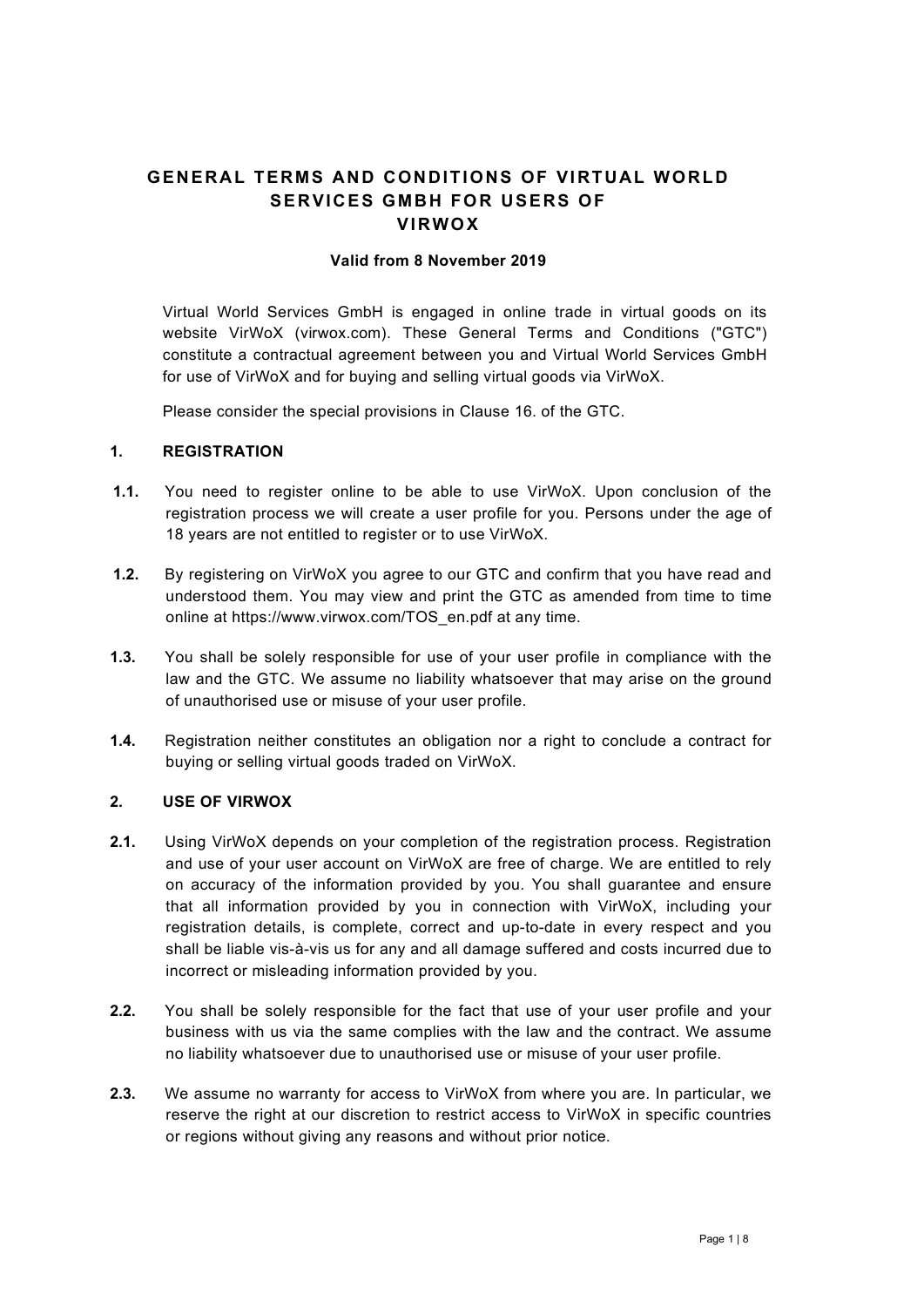- 2.4. You shall be responsible for providing a suitable computer including internet access and a web browser as well as all other hardware and communications equipment that may be required for use of VirWoX.
- 2.5. We are unable to guarantee that VirWoX will be available to you without interruptions or free from errors. However, we shall endeavour to repair errors (without prior notice).
- 2.6. We reserve the right to temporarily suspend VirWoX, above all for operational reasons.
- 2.7. For operational reasons we may have to change codes, ID numbers or technical specifications of VirWoX without prior notice.
- 2.8. If we notice that your user profile has been inactive for more than 12 months, we shall be entitled to charge you a monthly processing fee of 10 Euros or a reasonable amount as stated on the VirWoX website. If and when the inactivity fee has consumed all of the remaining balance on the account we may close the account without your consent.

# 3. DATA PROTECTION WARRANTY

We need some personal details (e.g. your name) to be able to make payments to your bank account. We will also receive some information (but no credit card numbers or the like) from PayPal if you transfer money to us via PayPal. We will take all steps required by law to protect such data and shall only pass them on to third parties in compliance with all applicable statutory provisions. Information that is provided upon an order from a judge or public authority and anonymised statistical data shall be exempt. We store no credit card information.

## 4. BUYING AND SELLING VIA VIRWOX; PRICES AND PAYMENTS

- 4.1. The prices for virtual goods published on VirWoX shall not be deemed an offer to buy or sell from us to you. Your buying and/or selling orders to us shall be deemed an offer which we may either accept by written acknowledgement or execution of your order but which may also be rejected by us at our discretion, and you shall have no right to assert any claims whatsoever on that ground, such as, e.g. claims for damages. You shall conclude purchase and sale contracts exclusively with us. We shall negotiate no transactions between you and other users of VirWoX or third parties.
- 4.2. On VirWoX we buy and sell virtual goods, such as Open Metaverse Currency ("OMC"), Avination's C\$ ("ACD") and My virtual Community V\$ ("MVC"). We reserve the right to adjust the selection of virtual goods traded on VirWoX without prior notice at any time. You may also buy SLL vouchers from us for buying the virtual goods offered by us via VirWoX. After the purchase, VirWoX will save the vouchers you have bought under your user profile.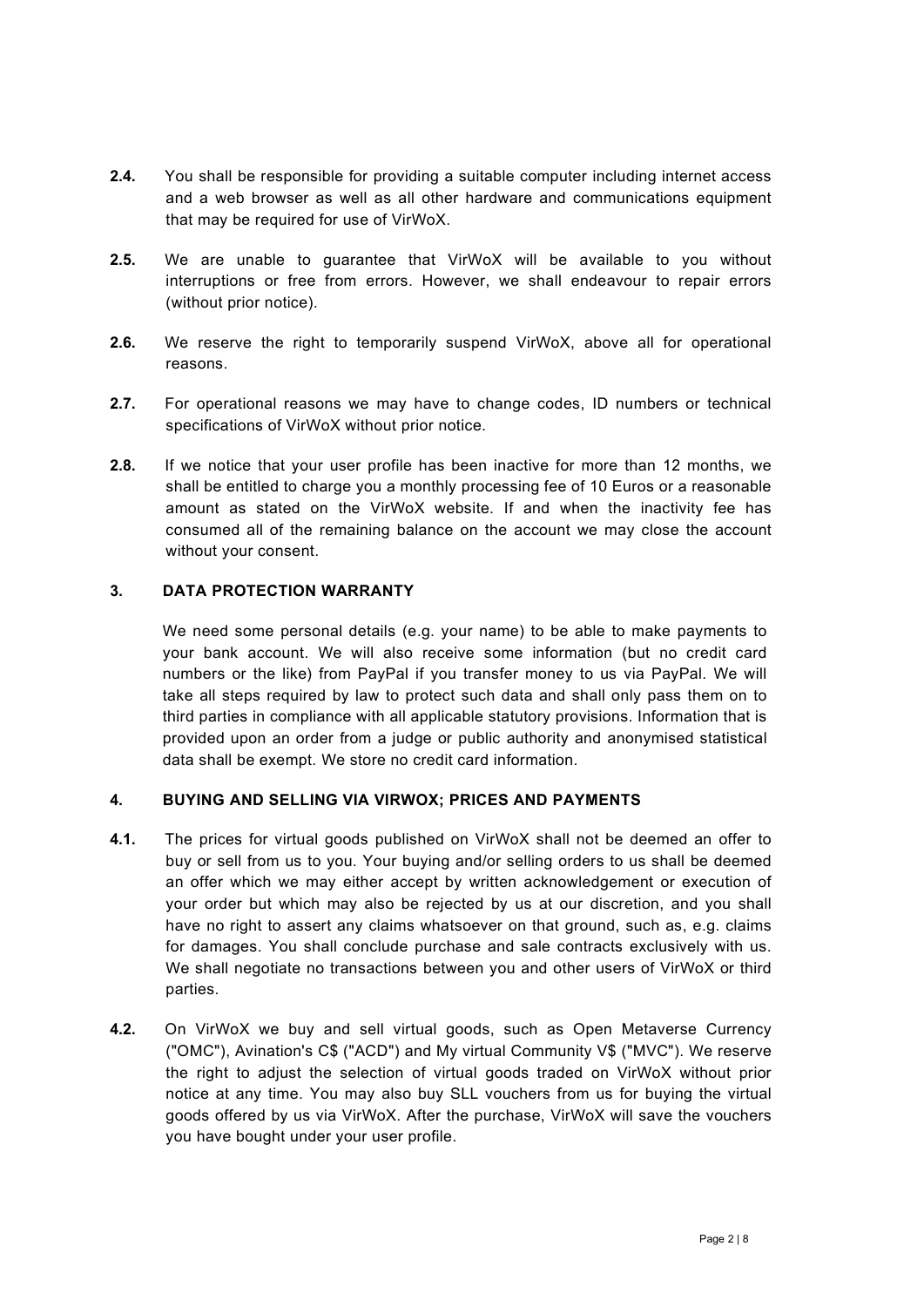- 4.3. If a transaction is concluded via VirWoX at the currently offered price ("market price order") you shall buy from us or sell to us the agreed number or quantity of virtual goods that are the subject matter of the contract. After conclusion of the contract, VirWoX is entitled to need up to 48 hours to perform the contract. During that period we reserve the right to reject your buying or selling order at any time at our discretion without giving any reasons against refund of your advance payments and you shall have no additional claims whatsoever on that ground, such as, e.g. claims for damages or interest on the advance payment.
- 4.4. If you want to conclude the transaction at a price other than the price currently offered ("limit order") you shall conclude a contract for buying or selling the contractual virtual goods via VirWoX with us that is subject to a condition subsequent. You are obliged to make an advance payment but may rescind the contract at any time as long as we have not executed the order. In the case of rescission you will receive a full refund of your advance payment. No interest shall be payable.
- 4.5. We are entitled to partially fulfil the contract. In the case of partial fulfilment you have the right either to await full performance or to cancel the part of the order that has not been fulfilled yet. The equivalent of the unfulfilled part will be fully credited to your user profile in the form of vouchers.
- 4.6. The prices of the virtual goods that can be traded on VirWoX depend on supply and demand. For the means of payment we accept please see our website.
- 4.7. We shall charge a fee for every transaction that is stated in the price list on our website. The price list may be changed at any time. You shall inform yourself about the applicable prices before you conclude a transaction.
- 4.8. Payments to us and disbursements to you may be effected by bank transfer or via other payment systems (e.g. PayPal). You are not entitled to demand using a certain payment system. Payments to us, which have not been used to buy virtualy goods on VirWoX, can only be refunded to the account they have been transferred from. Payments via paysafecard cannot be refunded at all; the funds need to be used to buy virtual goods on VirWoX. The limits and charges which applying to payments to us and from us to you can be retrieved online from the price list on our website.
- 4.9. In the case of bank transfers the user profile must correspond to the person who owns the bank account advised for the payment.
- 4.10. User profiles have different verification levels with different transaction limits. We reserve the right to make transfers dependent upon additional terms and to change terms and conditions.
- 4.11. We assume no liability for timely execution of transfers by third parties. To the extent the amounts depend on an exchange rate, the rate applicable at the time the transfer is made shall be used. Exchange rate gains resulting from a delay, if any,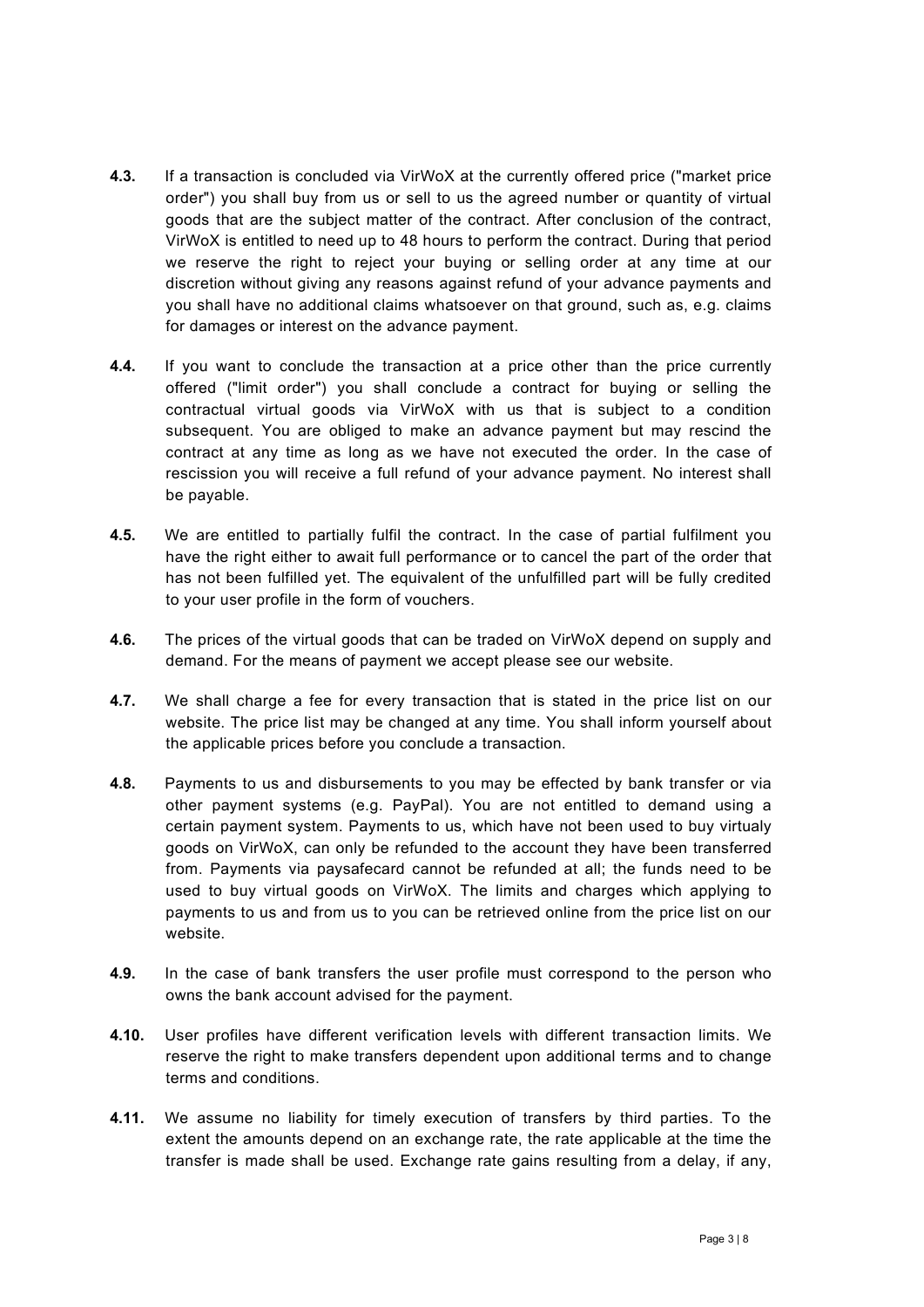shall be credited to you. We assume no liability whatsoever for exchange rate losses resulting from a delay in execution of the transfer, which shall include but not be limited to delays resulting from suspected violations of the law or violations of these GTC or which result from exercising the rights to which we are entitled under these GTC.

## 5. MISUSE

- 5.1. You shall not be entitled to use VirWoX in any of the following ways, in particular:
	- a) use in a way that is in conflict with applicable and governing law or licence terms;
	- b) use in a way that is in conflict with these GTC; or
	- c) use of VirWoX for impermissible activities, hacker attacks, modifications or impairment of security or functionality.
- 5.2. You agree to carry out via VirWoX exclusively transactions which are in compliance with all statutory provisions applicable from time to time and, in particular, not to violate any anti-money laundering provisions or anti-terrorist financing provisions. In addition, you warrant that you have lawfully acquired the virtual goods offered to us and that they constitute your property or that you are the authorised user and entitled to dispose of them. We are entitled and obliged to monitor your use of VirWoX and shall take the steps we consider expedient, if necessary. You shall promptly and upon first demand provide us with all necessary information for us to verify compliance with the GTC.

# 6. SECURITY

- 6.1. For you to be able to use your user profile on VirWoX you will be given a password and a user name. You shall be responsible for keeping safe your password and user name and for using them as permitted and you must take all necessary measures to ensure that your password and your user name will remain confidential and will be used in a secure and proper manner. You warrant that you will not disclose your password to third parties. In addition, you guarantee that you will not use the user name or the password of third parties. We shall not be liable for any loss or damage you or third parties may suffer because your password was disclosed to third parties. This shall also apply to damage caused by further disclosure of such information to third parties by the recipient.
- 6.2. You are not entitled to change the user name. However, you may change your password. If you have forgotten your password you may request a new password by using the automated restore password process of VirWoX.
- 6.3. If we are unable to exclude or have reason to suspecting a current or earlier security violation or misuse of VirWoX as defined in these GTC, we shall be entitled at our discretion to take the following measures without prior notice and without giving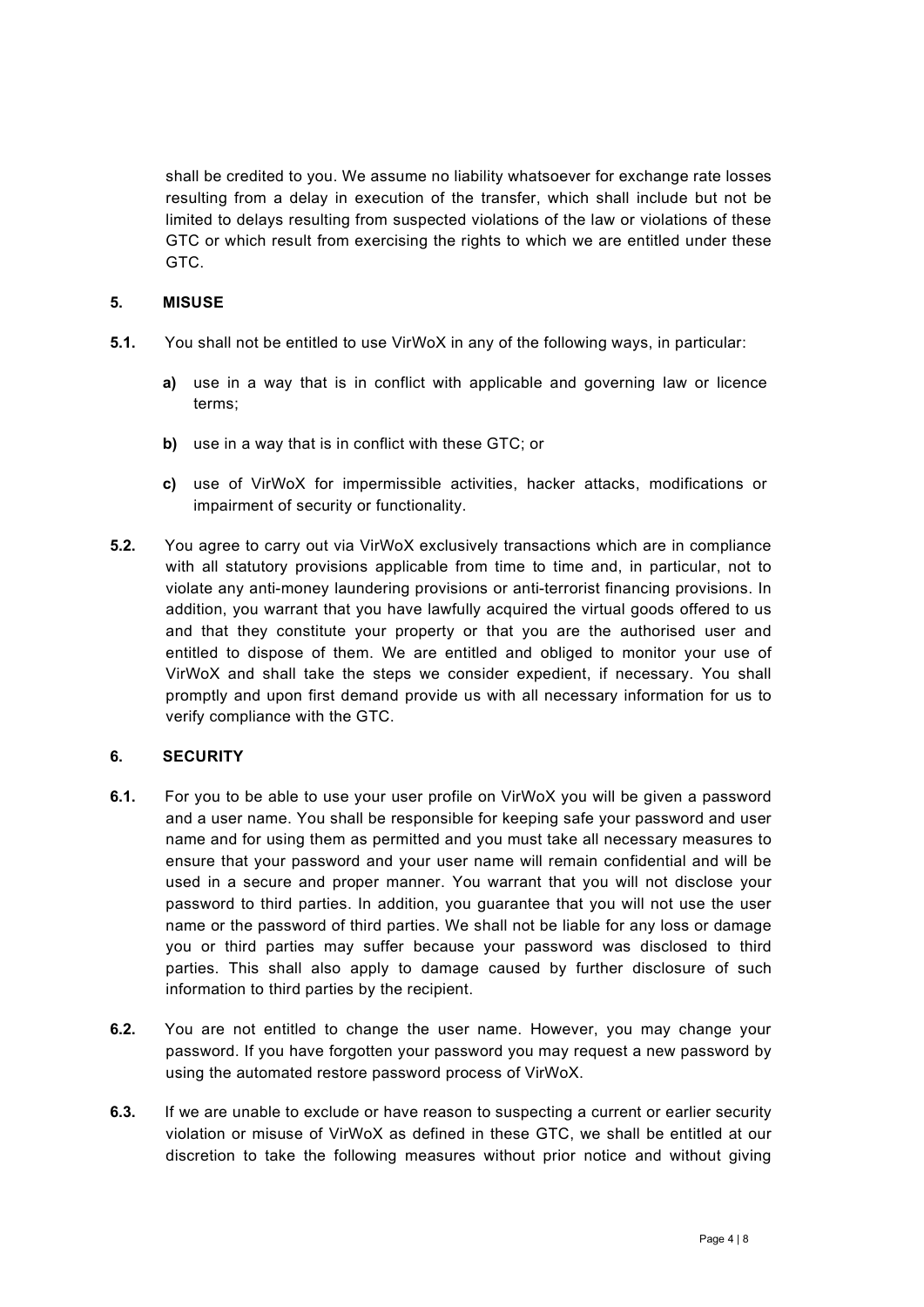reasons:

- a) asking you to change your password; and/or
- b) blocking access to your user profile by the relevant user name and password.
- 6.4. You shall immediately contact us if you suspect that your password or user name has been disclosed to third parties or that your password may have been used in an unauthorised manner. In that case you must change your password as quickly as possible.
- 6.5. You agree to promptly inform us about any change of your email address by updating your user profile.

# 7. LIABILITY

- 7.1. You shall be liable to us for all indirect or direct damage you have culpably caused us, e.g. for the following reasons:
	- a) You used VirWoX in violation of the law or contract.
	- b) You are harming or have damaged our reputation.
	- c) You caused legal disputes between us and third parties, including but not limited to infringement of copyrights or other intellectual property or because you are responsible for errors in the use of VirWoX.
- 7.2. We reserve the right to offset claims for damages against your credit balances and to withhold virtual goods.
- 7.3. Unless otherwise provided in these GTC our liability for warranty or damages shall be fully excluded to the extent permitted by law. By using VirWoX you acknowledge the risks involved in online services.
- 7.4. Where we grant you direct or indirect access to databases or services of third parties via VirWoX we assume no guarantee, warranty or liability whatsoever for such databases and services or use of the same. In particular, we shall neither be liable for accessibility, existence or security of such databases or services nor for accuracy or completeness or for the fact that their contents are up-to-date or for the fact that they are free from rights of third parties with respect to the data, information and programs downloaded.

## 8. ORDINARY TERMINATION OF CONTRACT

8.1. You may terminate the contractual agreement between you and us any time without giving reasons.. For this purpose, please use the corresponding function on the website, or send us an email to support@virwox.com and inform us about your decision to terminate the contract. Likewise, we are entitled to terminate the contractual agreement between you and us any time without giving reasons after a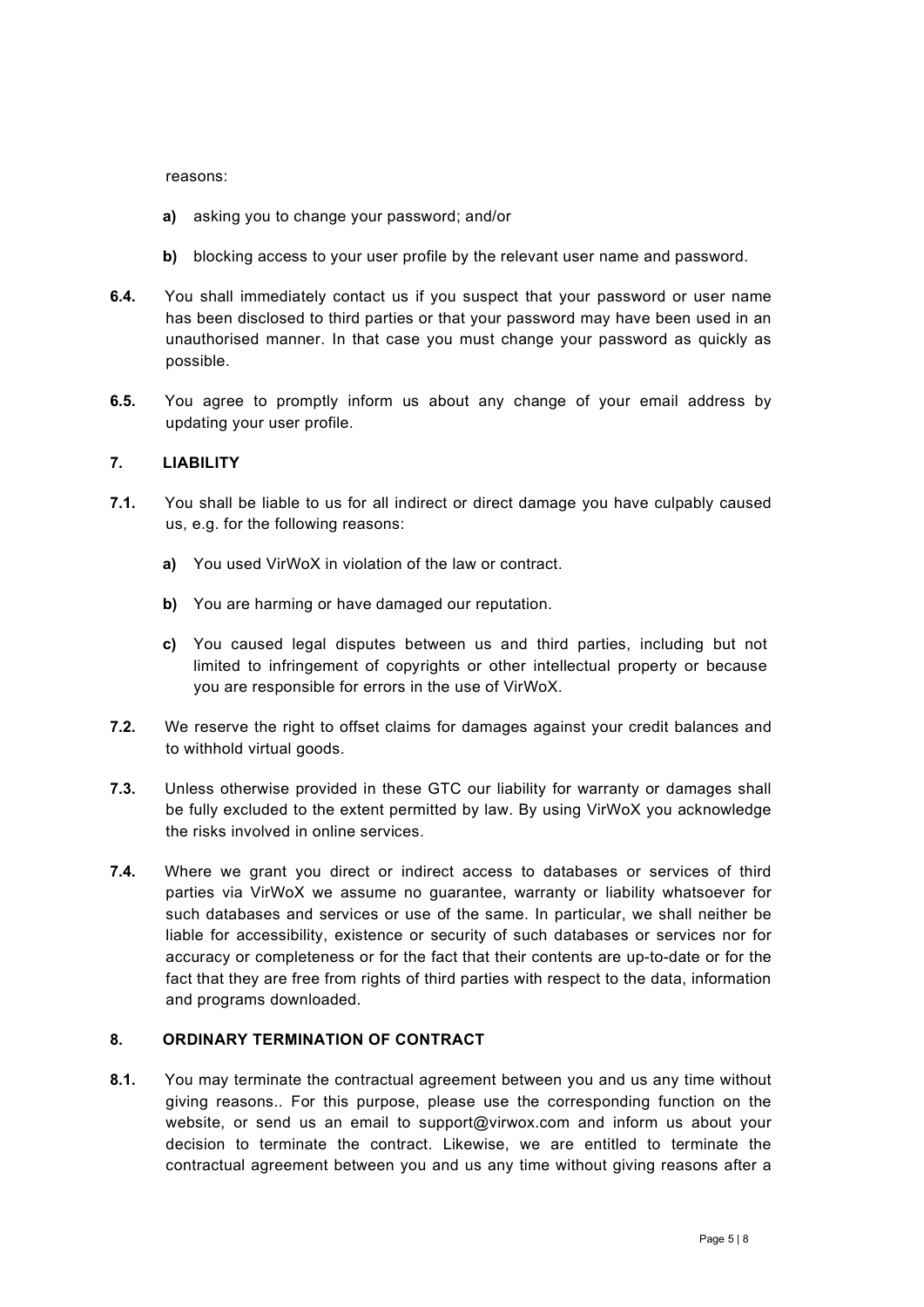period of notice of 14 days. We will deactivate your user profile immediately upon legal effect of the termination of contract. However, your orders will be executed if you have not retracted them before execution.

- 8.2. If you still possess vouchers or virtual goods at the time of deactivating your user profile, we will exchange them for the exchange rate offered by us then. The equivalent will then be transferred to your account.
- 8.3. After your profile has been deactivated, payments shall be subject to Clause 4. of the GTC. If we are unable to process payments due to your missing or wrong information (e.g. missing account number), your vouchers shall become forfeited 12 months after your notification of termination as defined in Clause 9.1. of the GTC or after the date of the deactivating notice if we did the deactivating. We reserve the right to offset the price or existing vouchers against our counterclaims and to withhold payments, vouchers or virtual goods.

## 9. EXTRAORDINARY TERMINATION OF CONTRACT

- **9.1.** We are entitled to terminate the contractual agreement between us and you any time without notice for serious reasons, including in a situation where:
	- a) you violate the law or the GTC or we have a suspicion to that effect, regardless of whether you know that such use violates the law or contract or not;
	- b) we notice that you have not logged into VirWoX under your user profile for 12 months;
	- c) insolvency or probate proceedings or similar proceedings are opened over you or your assets or if a petition for opening such proceedings is dismissed for lack of assets or if such proceedings are threatening;
	- d) we are ordered by government authorities to take certain steps.
- 9.2. If we have deactivated or disabled your user profile, you will receive a message to that effect when you try to log in the next time.
- **9.3.** If, according to our sole assessment, we suspect that, for example, a transaction is likely to violate statutory provisions or these GTC, we reserve the right to refuse to carry out the transaction without stating any reasons. In such a case we will immediately reverse in whole or in part all services of the pending transaction that have already been performed to the extent it is technically feasible and financially reasonable and will refund all payments received if technically feasible. We are under no duty to do so. You shall have no additional claims of whatever kind in such a case, e.g. claims for damages or interest on advance payments.
- **9.4.** The GTC shall continue to apply to you even if your user profile has been disabled or deactivated.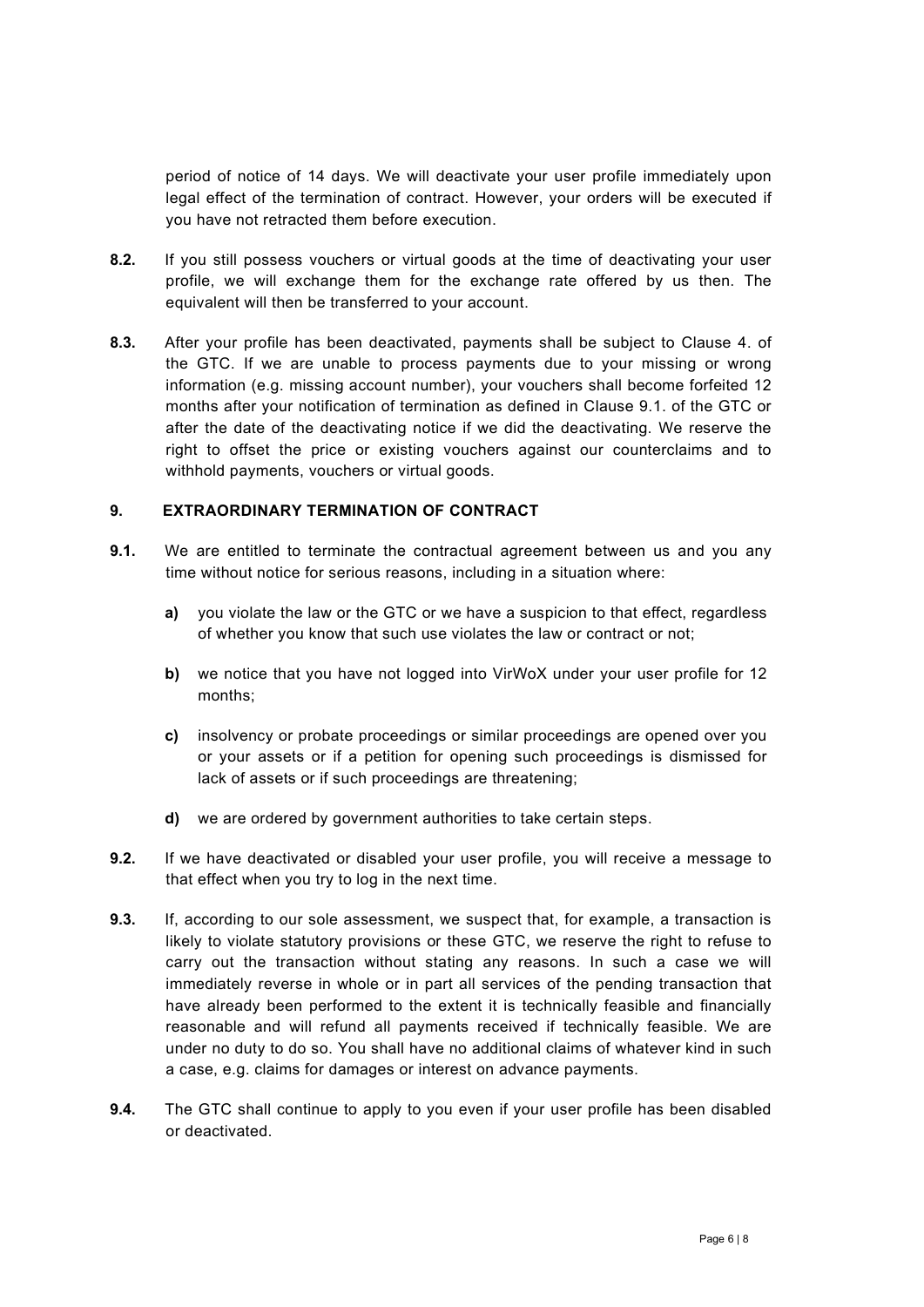#### 10. CIRCUMSTANCES BEYOND OUR CONTROL / FORCE MAJEURE

We assume no liability in the case that we are unable to fulfil our contractual duties due to circumstances that are beyond our control. These include but are not limited to failures of electronic or mechanical systems or communications lines, telephone or other communication problems, computer viruses, hacker attacks, unauthorised access, theft, operators' faults, earthquake, lightning, floods, extraordinarily strong storms, fire and explosions, civil unrests, wars, military operations, national or regional disasters, measures taken by the government or other authorised public authorities, regulatory changes, any type of labour conflicts, or loss of information due to malfunctioning or failure of electronic systems.

#### 11. ASSIGNMENT AND CHANGE OF PARTY

You are not entitled to assign to third parties any rights under a contractual relationship between you and VirWoX or to transfer obligations to third parties without our consent.

#### 12. MODIFICATIONS OF OR AMENDMENTS TO THE CONTRACT

We reserve the right to modify or amend our GTC at any time. In that case we will inform you in an appropriate form. You agree to regularly check the GTC for changes before using VirWoX. By using VirWoX you shall accept the GTC as amended from time to time.

## 13. NOTIFICATIONS

- 13.1. Notifications to us shall be sent to the email address of the customer service and support team stated on our website or to a different address which we may advise you at any time.
- 13.2. Notifications shall be deemed served when they have been received by us.

# 14. CUSTOMER SERVICE

If you are unsatisfied with any aspect of VirWoX you may contact the customer service and support department at the email address stated on our website at https://www.virwox.com.

#### 15. APPLICABLE LAW AND PLACE OF JURISDICTION

- 15.1. This contractual relationship and all disputes between the contracting parties directly or indirectly arising out of or in connection with the same shall be governed by Austrian law and the rules of private international law and the Uniform Sales Law of the United Nations shall be excluded.
- 15.2. To the extent permitted, the court having jurisdiction over the subject matter in the first district of Graz, Austria, shall have exclusive jurisdiction over all disputes arising